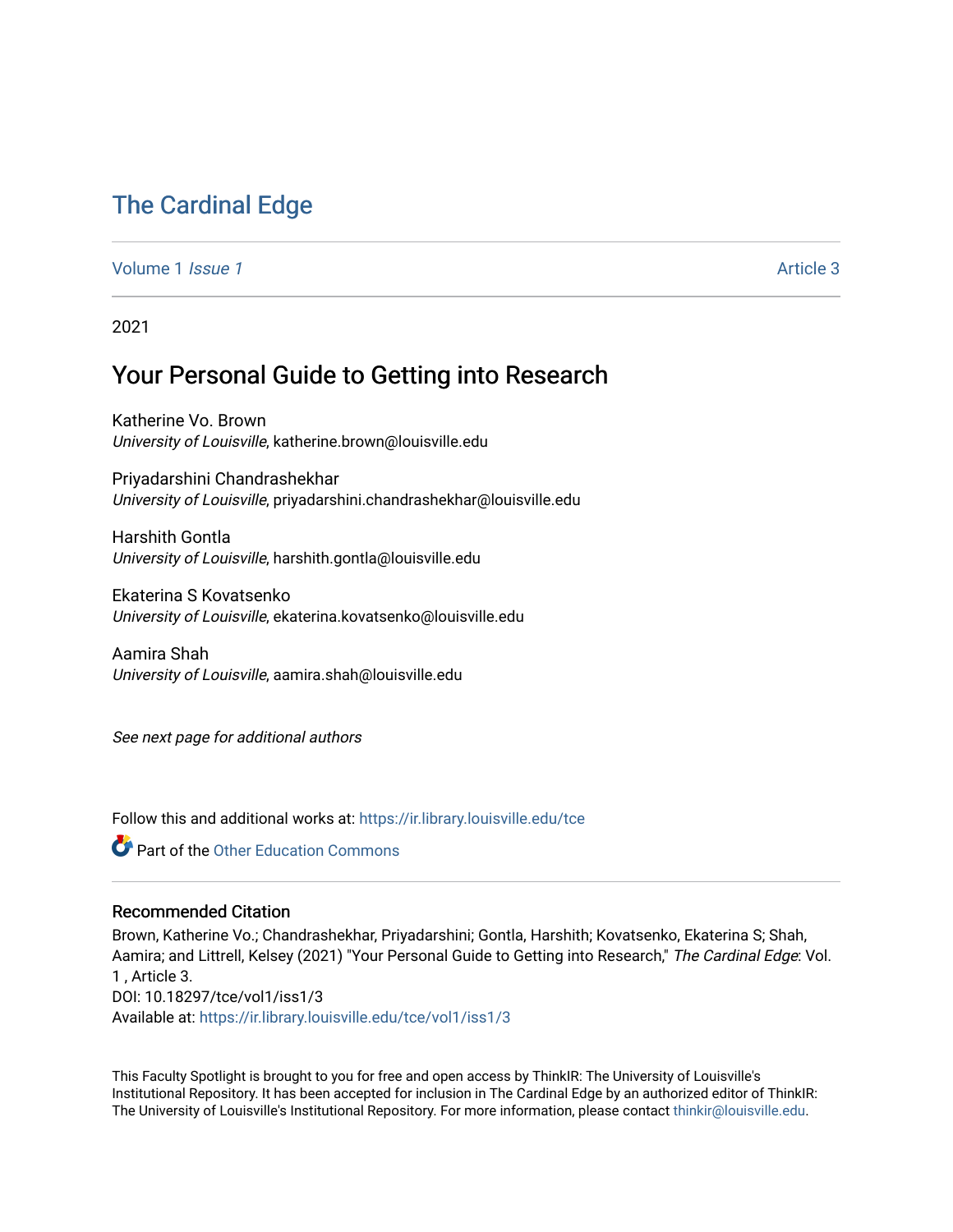## Your Personal Guide to Getting into Research

## Authors

Katherine Vo. Brown, Priyadarshini Chandrashekhar, Harshith Gontla, Ekaterina S Kovatsenko, Aamira Shah, and Kelsey Littrell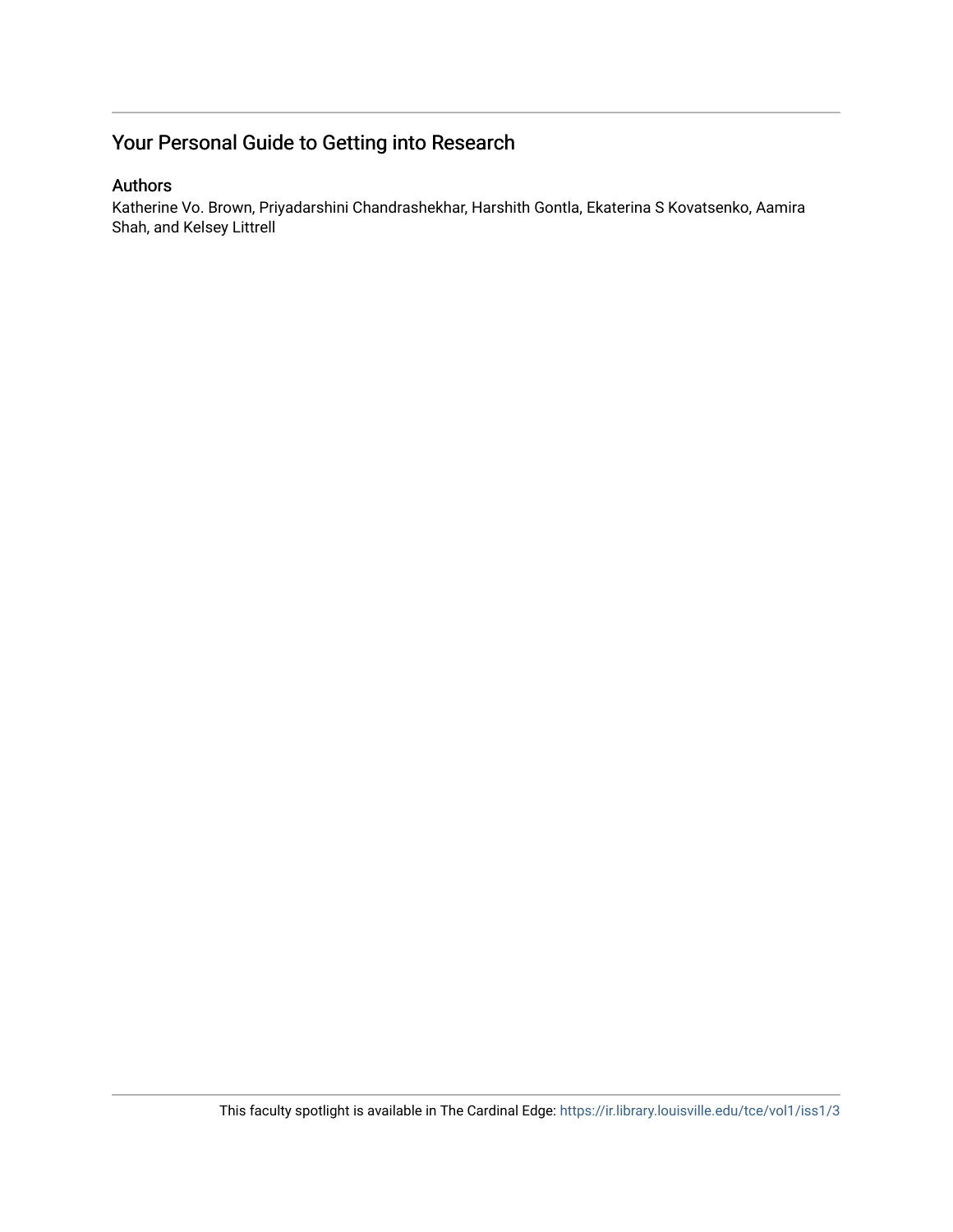# **Your Personal Guide to Getting Into Research**

Katherine Brown<sup>1</sup>, Priyadarshini Chandrashekhar<sup>1</sup>, Harshith Gontla<sup>1</sup>, Katya Kovatsenko<sup>1</sup>, Aamira Shah<sup>1</sup>, Kelsey Littrell<sup>1</sup>

 $<sup>1</sup>$  The University of Louisville, Louisville, KY, USA</sup>

The stereotype of a researcher conjures up an image of a person in a white lab coat, juggling various test tubes and chemicals. However, this picture does not capture the essence of all research. Contrary to popular belief, you do not have to be a STEM major to do research! Research is for everyone, and there are many options to participate across all disciplines. As a Carnegie R1 research institute, the University of Louisville (UofL) is involved with groundbreaking research across many disciplines including education, political science, and business. Below are some compelling reasons to pursue research as an undergraduate student, and as you read further, you will hear first-hand advice from Dr. Running and Dr. Fuselier, two research professors in the Biology department at UofL.

#### **THE FIVE GOLDEN REASONS**

#### *1. Explore and Identify Your Interests*

Research enables you to delve deeper into subjects than would otherwise be possible in classroom settings. With so many different fields and subsets of research, the options are endless when determining what you might be most interested in. By narrowing down your passions, the research experiences gained can help you decide what specific career pathway is best for you. Simply by taking on different projects, you can learn what type of work you most enjoy.

For example, in Dr. Fuselier's experience she had

*"[...an] undergraduate student… who...[was] premed and ... interested in [her] education research. [Dr. Fuselier] had the chance to hire her and… [she learned] some data science [..and] machine learning...She had never used anything like this before."*

As Fuselier describes her student's experience in the lab, she spoke fondly of how her student gained unique experiences and skills outside the main research topics. There are many interconnected fields in each research project, and there is no telling what valuable skills may be gained each time.

#### *2. Contribute New Knowledge/Discoveries to the World*

If you recall your elementary school science lessons, you may have learned that atoms make up all matter or that DNA is the blueprint of living things. But how do we know this information? We tend to take our knowledge for granted, but there was a time when none of this information was known. Everything we now know and will learn is because researchers discovered that information through rigorous experiments.

As an undergraduate researcher, you will be contributing to your field of interest by working to solve unanswered questions and making new discoveries. Research provides you with a more hands-on experience in whichever discipline you choose, as opposed to passively learning information from textbooks.

#### *3. Develop as a Thinker*

Early exposure to research can cultivate invaluable skills including the essential abilities to think critically and solve problems. After all, the fundamental process behind research consists of asking questions and searching for answers. No matter what path you pursue in the future—whether it is specifically in research or not life will present many challenges that don't have explicit answers. The analytical and reasoning skills you develop as a young researcher will ultimately help you in these situations in your future career.

### *4. Network and Present your Research at Conferences*

Once you are heavily involved in research, you may consider attending a research conference specific to your field. Applying to these conferences is a great way to potentially show off the hours dedicated to your research. You can share your research with the scientific community, connect with other research-oriented undergraduate students, network, and learn about career paths in research. In particular, the University of Louisville hosts showcases, symposia, and other opportunities to present research throughout the year for any undergraduates looking to communicate their research and/or creative activity. Beyond UofL, other institutions will host international research conferences open to all undergraduate researchers. Participation in these universities' research conferences includes spending 2-4 days at the respective campuses during the time of the conference. Interested students can find deadlines to apply, dates of the conferences, potential financial aid for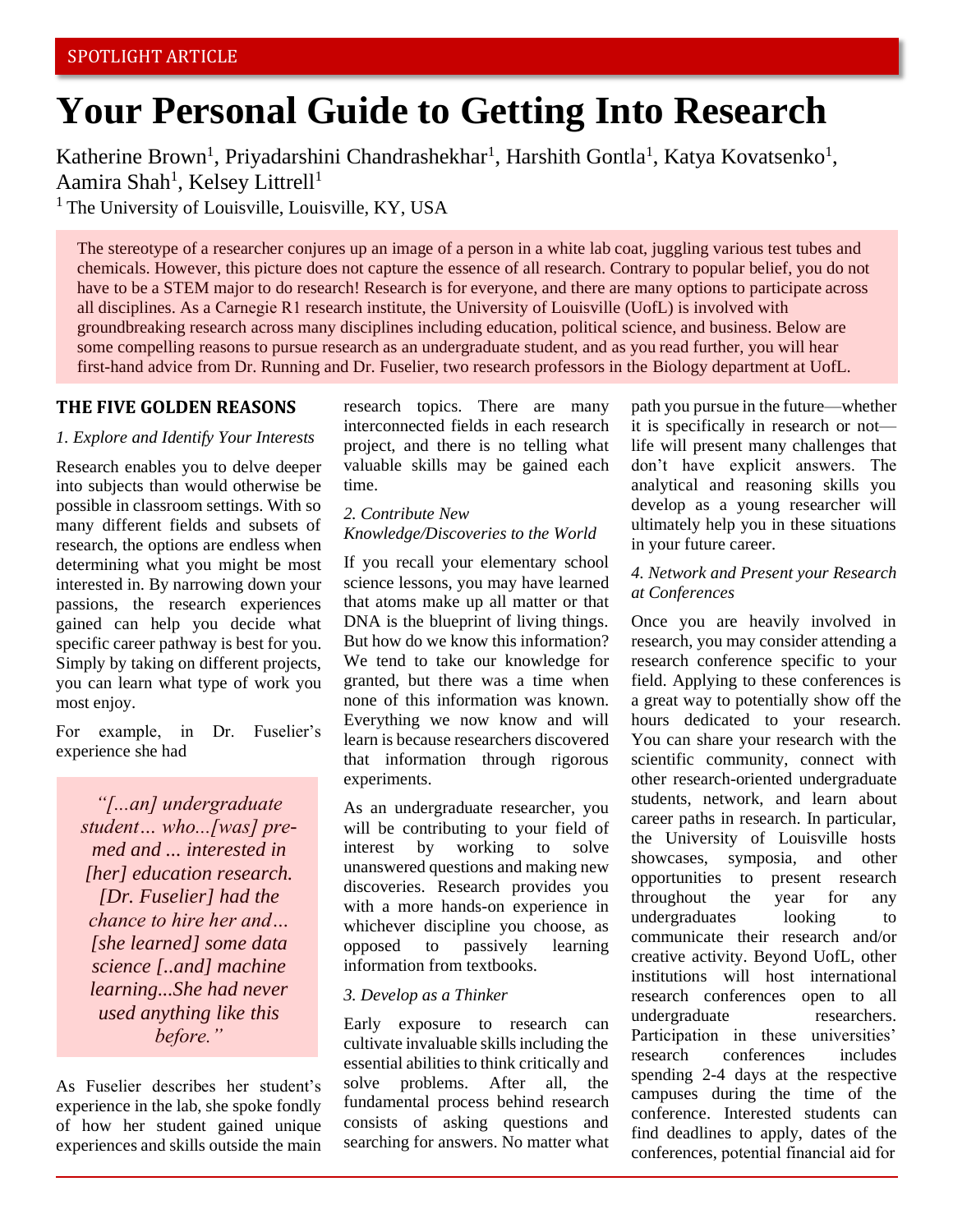#### THE CARDINAL EDGE  $\hskip 1.5cm 2$

attending, and other information by searching: " University Research Conference." Students should also keep an eye on their emails from their university for research opportunities such as these.

*5. Increase Your Knowledge Base for Graduate Program Applications*

*"[Research] always looks great on a resume, no matter what you get into: graduate schools require it, and top professional schools, such as... med[ical] schools, require it, and it's a huge plus for all other professional schools. UofL med[ical] school very strongly recommends it, for instance."* 

As illustrated by Dr. Running's advice, the skills, experience and credentials that research provides can boost your application/resume and your success in these programs. Participating in research conferences, presenting posters, and authoring publications as an undergraduate are incredible accomplishments that will serve you well in your academic career.

Research can also open other doors, such as competitive conferences, fellowships, and scholarships, that can help you meet your future goals. To help you in this process, the professors and graduate students that you work for can teach you valuable lessons and help you build connections within your field. Additionally, when applying to different programs, you can ask these people to write letters of recommendation and share connections within your field of interest. Ultimately, working in research can help you get your foot in the door when applying to graduate programs.

#### **FINDING A RESEARCH LAB**

With all these benefits mentioned above, you may have some questions about getting into research. The process of joining a lab can be initially confusing, especially for students who have not previously conducted research. However, you may be pleased to find that professors are often quite friendly when it comes to the process. In the case of Dr. Fuselier, joining her laboratory is a simple process. "...a first-year student comes to me and they don't have any experience, that's OK. I wouldn't really necessarily expect them to." In general, professors tend to expect students applying for entry lab positions to have little experience. While the process is slightly different from person to person with varying difficulty, there are some common steps you can follow to get started in research.

Oftentimes, finding a research lab with availability for an undergraduate is a difficult task. However, you can try a couple of ways to discover if there are any labs with openings at your University. The first is to look at Department pages on the University website. For example, students interested in psychology research might visit the webpage for the Department of Psychological and Brain Sciences. On some web pages, you can find a section devoted to undergraduate research with a list of current research assistant (RA) openings. Here, you can find information including prerequisites for joining the lab, descriptions of the lab's area of research and what tasks an RA might be expected to do. Usually, professors will include a link to an online application for joining the lab on their department or personal website. Additionally, if your university has multiple facilities located off the main campus, you can often find a research lab there. For example, according to Dr. Running, at UofL, "it's worth looking at opportunities at the HSC, including School of Medicine and School of Dentistry research labs..."

Some research labs will not have a significant online presence, and, thus, these RA openings are not likely posted on any website. Here, coldemailing professors to ask about RA positions might reveal opportunities for you that would not otherwise be obvious by just visiting the department page. Research positions are also sometimes advertised through University-wide emails; taking the time to read through them may help you find a lab position.

Additionally, striking up a conversation and getting to know a professor you have a class with might increase your chances of joining their lab. As Fuselier recalls, "a student in my biology class emailed me and... expressed interest in research. I connected them with somebody that matched their interests and I think...any professor would do that [for their students]." Once put in touch, the given professor might ask you to fill out an online application, do an interview, or both. Having a strong resume, interpersonal skills, and a passion for research will improve your chances of being selected.

Different opportunities might also be available depending on the time of year you apply. For RA positions during the school year, you may want to look for labs before the fall semester starts because many labs require a 2 semester minimum commitment. Additionally, if you encounter research programs that run during the summer only, you may have to apply a semester in advance. However, not all research opportunities are time dependent. Some laboratories have very flexible hours and are excellent with students with irregular schedules. From Dr. Running's experience, he has found that: